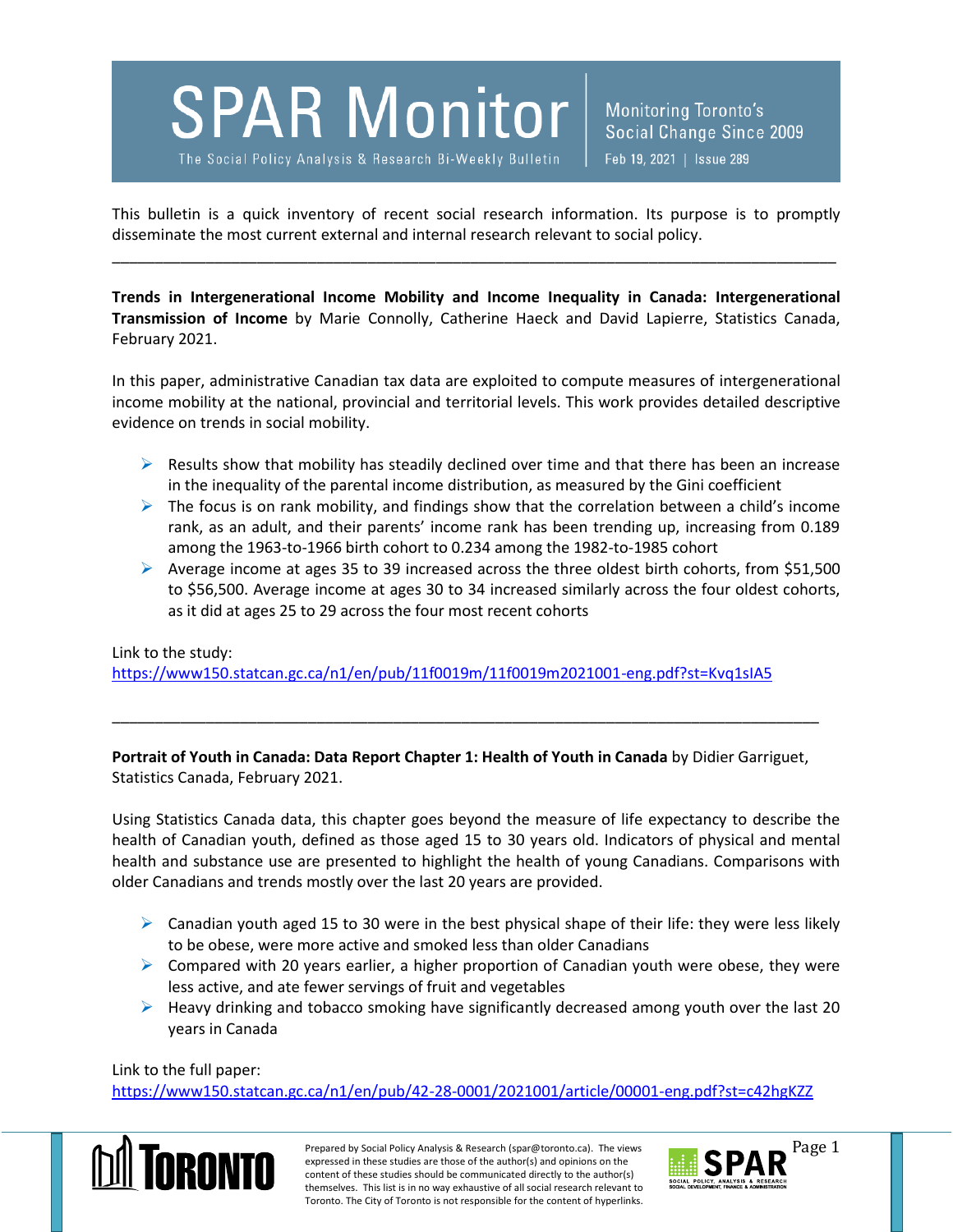**Race and Social Capital: Examining Trust and Connection in Toronto** by James Iveniuk and Vinusha Gunaseelan, Wellesley Institute, January 2021.

\_\_\_\_\_\_\_\_\_\_\_\_\_\_\_\_\_\_\_\_\_\_\_\_\_\_\_\_\_\_\_\_\_\_\_\_\_\_\_\_\_\_\_\_\_\_\_\_\_\_\_\_\_\_\_\_\_\_\_\_\_\_\_\_\_\_\_\_\_\_\_\_\_\_\_\_\_\_\_\_\_\_\_\_

This paper builds upon the previous study, by exploring differences in social capital for different racial and national-origin groups, as one dimension of inequality in access to social capital. The paper focuses on people who identified themselves as White, South Asian, Chinese, and Black– the largest ethnic identity groups in the City.

- $\triangleright$  White-identifying respondents generally showed the highest rate of general trust, were also very likely to say a lost wallet would be returned by the police, and trusted strangers, as well as people at work and school, significantly more than all other groups
- $\triangleright$  Respondents who identified as Black reported lower levels of general trust, and were notably less likely to say that a lost wallet would be returned by the police, or to trust people at work and school
- $\triangleright$  Respondents who identified as South Asian volunteered significantly more often compared to all other respondents but showed no differences in forms of social participation

Link to the full report:

<https://www.wellesleyinstitute.com/wp-content/uploads/2021/02/Race-and-Social-Capital.pdf>

**The Human Freedom Index 2020** by Ian Vásquez and Fred McMahon, Cato Institute and the Fraser Institute, 2020.

\_\_\_\_\_\_\_\_\_\_\_\_\_\_\_\_\_\_\_\_\_\_\_\_\_\_\_\_\_\_\_\_\_\_\_\_\_\_\_\_\_\_\_\_\_\_\_\_\_\_\_\_\_\_\_\_\_\_\_\_\_\_\_\_\_\_\_\_\_\_\_\_\_\_\_\_\_\_\_\_\_\_

The Human Freedom Index (HFI) is the most comprehensive freedom index so far created for a globally meaningful set of countries representing 94 percent of the world's population. The HFI covers 162 countries for 2018, the most recent year for which sufficient data are available. The index ranks countries beginning in 2008, the earliest year for which a robust enough index could be produced.

- $\triangleright$  The gap in human freedom between the most free and the least free countries has widened since 2008, increasing by 6 percent when comparing the top and bottom 10 percent of nations in the HFI
- $\triangleright$  Although Hong Kong's ratings and rankings have decreased since 2008, the impact of the Chinese Communist Party's unprecedented interventions in the territory in 2019 and 2020 are not reflected in this year's report (which as noted, is based on 2018 data). Those recent events will likely decrease Hong Kong's score noticeably in the future
- $\triangleright$  [T]he largest improvement in freedom since 2008 occurred in the Caucasus and Central Asia (0.28) and East Asia (0.14), while the largest deterioration in freedom occurred in the least free region, the Middle East and North Africa (−0.38), followed by Oceania (−0.16)

## Link to the paper:

<https://www.fraserinstitute.org/sites/default/files/human-freedom-index-2020.pdf>



Prepared by Social Policy Analysis & Research (spar@toronto.ca). The views Page 2 expressed in these studies are those of the author(s) and opinions on the content of these studies should be communicated directly to the author(s) themselves. This list is in no way exhaustive of all social research relevant to Toronto. The City of Toronto is not responsible for the content of hyperlinks.

\_\_\_\_\_\_\_\_\_\_\_\_\_\_\_\_\_\_\_\_\_\_\_\_\_\_\_\_\_\_\_\_\_\_\_\_\_\_\_\_\_\_\_\_\_\_\_\_\_\_\_\_\_\_\_\_\_\_\_\_\_\_\_\_\_\_\_\_\_\_\_\_\_\_\_\_\_\_\_\_\_\_\_\_